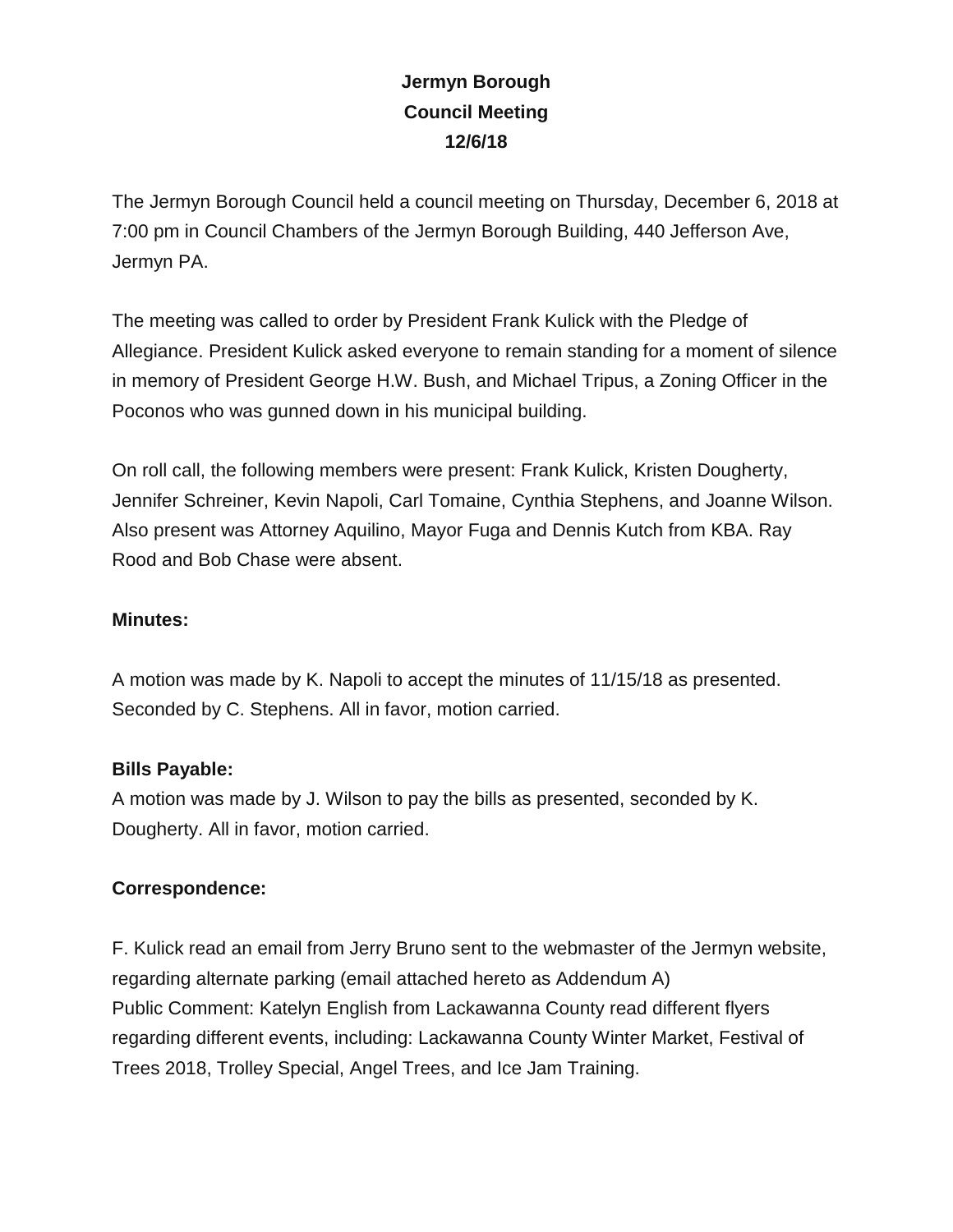Basil Kleha from the Planning Commission spoke about his training seminar on Municipal Planning. He and William Langman from the Planning Commission went and they learned a lot of information. He states there will be future training as well. Mr. Kleha also stated he has plans for Old Mill Road where the Moran family is planning a subdivision of the Moskovitz property. The county planning commission already approved it. The Jermyn Planning Commission approved as well, and Mr. Kleha is sending to Officer Chase for approval. He also states that 573 Washington Ave. is starting to look nice, and Mr. Sheridan had 4 dumpsters in already. He said things look to be going well, and they are doing things the right way. He also thanked J. Wilson and Shade Tree for replacing the tree in front of his property, and he stated that the council is doing a great job, and things are interesting, because there's always something new going on. He commended the new full time officer, Jack Binner, as well as Chief Arthur. He also commended Councilwoman J. Schreiner, and stated she speaks well and has the ability to calm people when they're upset.

MS4 Presentation: Dennis Kutch from KBA Engineering spoke about the Municipal Separate Storm Sewer Systems (MS4) as a requirement of our yearly permit is public information regarding MS4, as well as a question and answer opportunity. Jermyn has a separate storm sewer system from the sanitary sewer system, and is bound by MS4 laws. We have an obligation over the next 5 years to reduce pollutants by 10%, as sediment is having an adverse effect on the Chesapeake Bay system. The state has given us minimum control measures to meet. #1 is Public Education, #2 is Public Involvement and Participation, #3 is Illicit Detection Program. All outfalls in Jermyn have been detected, and they must be monitored throughout the year, especially in dry climates. #4 is Construction Site Stormwater Runoff Control, #5 DPW Good Housekeeping, managing spills, etc. The borough can get credit towards the 10% reduction in sediment by doing things such as planting trees, building rain gardens, etc. There are programs that can be attended and education to be gained. D. Kutch passed around a sign in sheet also for all attendees. D. Markey asked if Jermyn can get credit for trees already planted? D. Kutch said yes, that's possible going back five years or so, but credits aren't huge, but we can get credit for things done since the permit was obtained. T. Fuga stated that the DEP is more inclined to give credits for rain gardens. J. Wilson stated there is a Shade Tree meeting coming up, and asked if she should put rain gardens on the agenda? T. Fuga stated the park across the street from the borough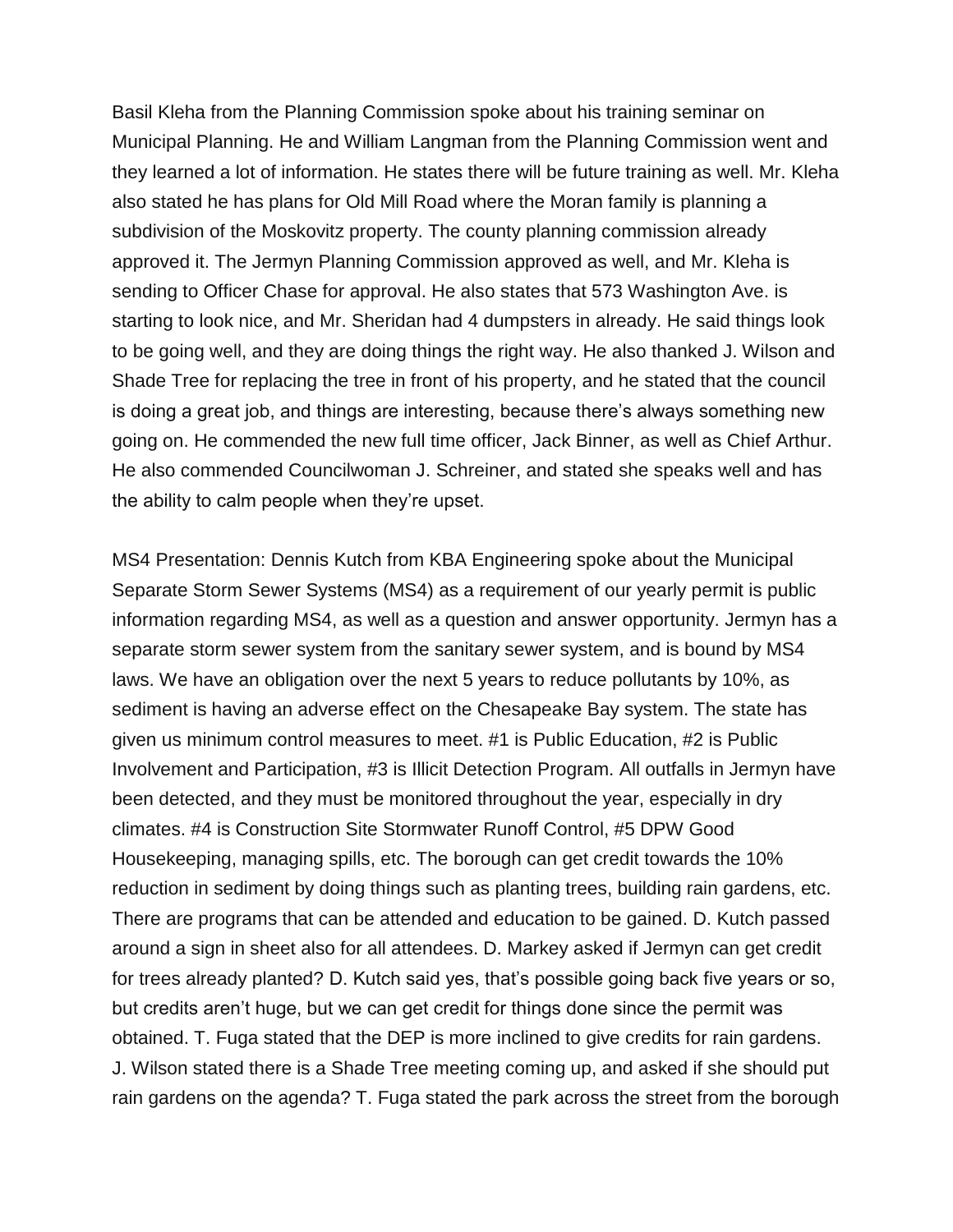building and where the old PPL station was are good areas for rain gardens. D. Kutch stated KBA will work with Shade Tree regarding next steps. J. Wilson stated they will have to work with Recreations, because there were plans to put in a bocce ball court. D. Markey asked if they give credits for rain barrels? D. Kutch stated he thinks they do. D. Markey stated we have a few hundred left over recycling barrels from when we used to throw recycling, and maybe we could convert them to rain barrels. D. Kutch states that tons of sediment comes down through the Rushbrook Creek to the Lackawanna River from above Jermyn Borough, so it's not going to be easy to reduce the sediment rate by 10%, so credits will go a long way. F. Kulick asked if we formed an MS4 committee to educate the public, would we get credit? D. Kutch stated it's part of the permit requirements.

Code Enforcement : Code Enforcement Officer Aquilino stated there were two people present for code enforcement purposes, but before we hear from them, there are other items to review: 20 Evergreen Drive – This citation is being withdrawn pending closing of property sale. 122 Bacon St – The owner has communicated and provided a plan, so code enforcement is being suspended pending completion of the issues. Laurie Shimo – 746 Jefferson Ave – house without house number. She states she has house number decorations. W. Aquilino states ordinance requires 3" high numbers affixed to building. Ms. Shimo asked about a deadline? W. Aquilino stated to get stick on numbers for now until she can find a more permanent solution. Ms. Shimo stated the vehicle in her backyard is not registered. W. Aquilino states it needs to be garaged or tarped. She asked why she needs to take care of weeds? W. Aquilino stated it is due to attracting wildlife, etc. Ms. Shimo states she's had many problems with feral cats on her property and she's taken many steps to remedy them. W. Aquilino asked her to correct the house number, tarp the vehicle, remove the weeds, remove junk from backyard, and contact borough manager regarding her feral cat issue. Ms. Shimo states she's very frustrated because she purchased this home in 1989 and the only time the borough ever contacts her is about bad things, namely a deck, a shed, etc. Why didn't the borough knock on her door instead of sending a letter. W. Aquilino advised her to get house #s on by the end of the year, and complete the rest by the 2nd week of January. She agreed. He stated to contact us for help with the cats. Chief Arthur stated she contact the police, and they contacted the humane society, which couldn't really help. He stated the borough doesn't have any ordinances to cite people for feeding strays, and Griffin Pond will no longer take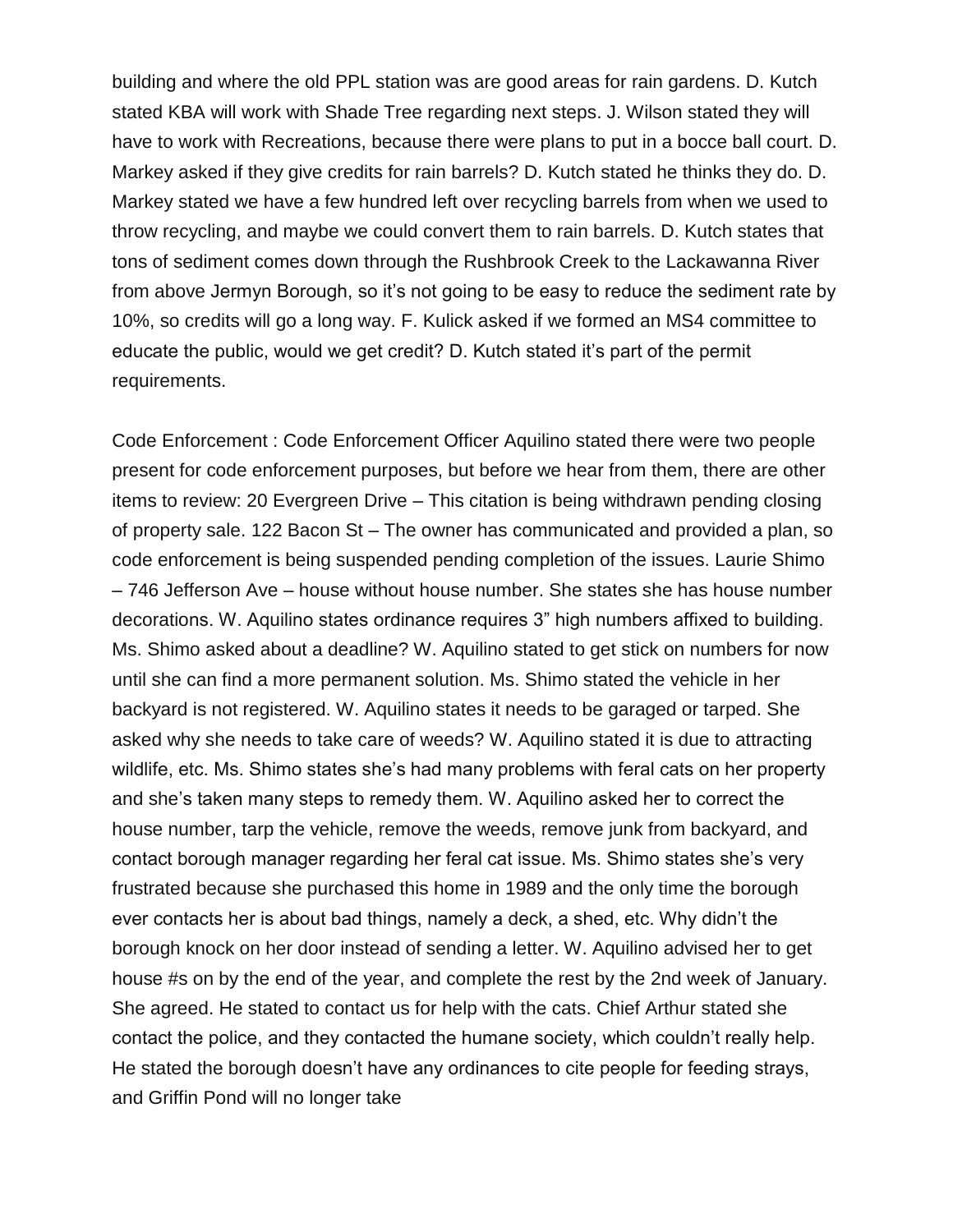feral or stray cats. Chief Arthur stated there were 80 cats trapped out of one yard over a period of a couple years. W. Aquilino will research the cat issue more.

Alphonso Wright, 187-23 Sullivan Rd., St. Albans, NY – W. Aquilino states we've sent mail to him that has been returned for a bad address regarding 106-118 Rushbrook St. W. Aquilino stated he needs a local agent. Mr. Wright states he now has Henry Houser as a local agent. W. Aquilino states the properties were inspected, and the report states there are issues to be corrected. Mr. Wright states he didn't want to bother his tenants over the holidays. W. Aquilino asked how many apartments are currently vacant. Mr. Wright stated none; they are all rented. W. Aquilino asked for a timetable for repairs. Mr. Wright stated most of the work will be completed in January. W. Aquilino stated he will schedule a follow up inspection at the end of January, and also to touch base with NEIC regarding required permits.

2019 Budget: F. Kulick presented the 2019 budget on behalf of the Finance Committee. He explained that if council was ok with the budget tonight, council would need to vote to advertise the budget, then vote to accept at the next meeting. F. Kulick highlighted amounts of the budget, including continuation of the summer activities program, rotating in a new police vehicle, a new dump body for the 2012 plow truck (to be paid out of liquid fuels). Total revenue projections: \$653.571. Total expense projections: \$800,870. Adjustments: Liquid Fuels Carryover \$88,350., General Fund Carryover \$37,000., DPW Capital Reserve Contributions \$30,000. After adjustments, total surplus of \$8,051. Lou DeMarco asked about permit fee income. F. Kulick explained line items for permit fees. Mr. DeMarco asked about budgeting for the DPW garage loan. D. Markey advised that the 2019 budget must be passed prior to the beginning of the year, but council can make adjustments to it at any time, and also there are funds in the budget to account for utilities for the garage. J. Wilson asked if DPW received an increase. D. Markey advised DPW is holding steady, and explained budget line items for DPW, Police Department. F. Kulick made a motion to approve the 2019 for advertisement and open for inspection during borough business hours until the next council meeting. Seconded by K. Napoli. All in favor, motion carried.

Tax Millage Ordinance: A motion was made by K. Napoli to advertise the ordinance setting the 2019 Tax Millage at 29 mills. Seconded by C. Tomaine. All in favor, motion carried.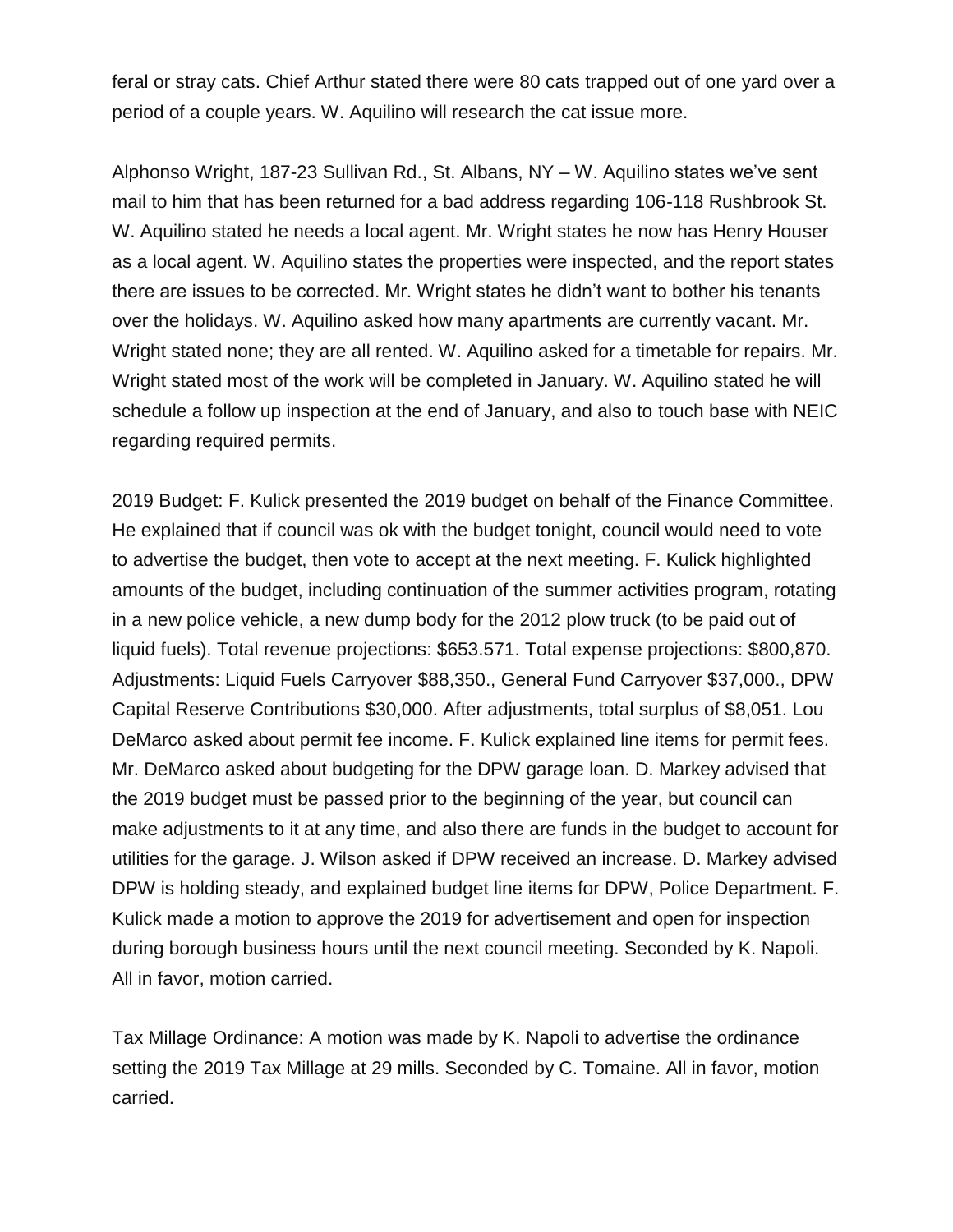Fees: D. Markey explained that council is supposed to pass a resolution each year naming all the permits and fees for each, including garbage, dumpster, rental permits, solicitation, etc. He will have a resolution ready for the next council meeting. Meeting dates will be advertised after next meeting. Planning Commission will meet on the fourth Thursday of each month, or as needed, and Shade Tree Commission will meet on the second Wednesday quarterly, or as needed, at 7pm at the Borough Building. The Recreations Commission will meet as needed.

Records Retention Resolution: F. Kulick read Resolution 20-18, adopting retention records requirements set by the State of Pennsylvania. Motion made by K. Napoli to adopt Resolution 20-18, seconded by C. Stephens. All in favor, motion carried. Right to Know Act Fees Resolution: B. Aquilino explained the new Right to Know Act (RTKA) fee schedule set by the State of Pennsylvania, and Resolution 21-18, adopting the schedule. Motion by J. Wilson to adopt the resolution, seconded by J. Schreiner. On the question, K. Napoli inquired what the fees were. F. Kulick read the fees per the RTKA fee schedule. All in favor, motion carried.

Municipal Pension Plan Joinder Ordinance: W. Aquilino explained that our pension plan administrator met with him and the borough manager, and council must vote to adopt the 2019 pension plan joinder ordinance. A motion was made by J. Wilson to advertise the Pension Plan Ordinance. J Schreiner questioned the Police Contribution. D. Markey explained that due to the currently well funded status of the plan, police currently do not contribute, however it should be a yearly vote of council to have police contribute either 5% towards the pension plan, or not contribute towards the pension plan due to the well-funded status of the plan, but that is a separate topic than the ordinance. F. Kulick reminded council of the motion on the floor by J. Wilson to advertise the Municipal Pension Plan Joinder Ordinance. Seconded by C. Stephens. All in favor, motion carried.

Police Pension Contribution: A motion was made by K. Napoli to not require the police to contribute towards the Police Pension Plan in 2019, seconded by J. Wilson. All in favor, motion carried.

2018 DCED Audit: F. Kulick states we have a proposal from the office of Michael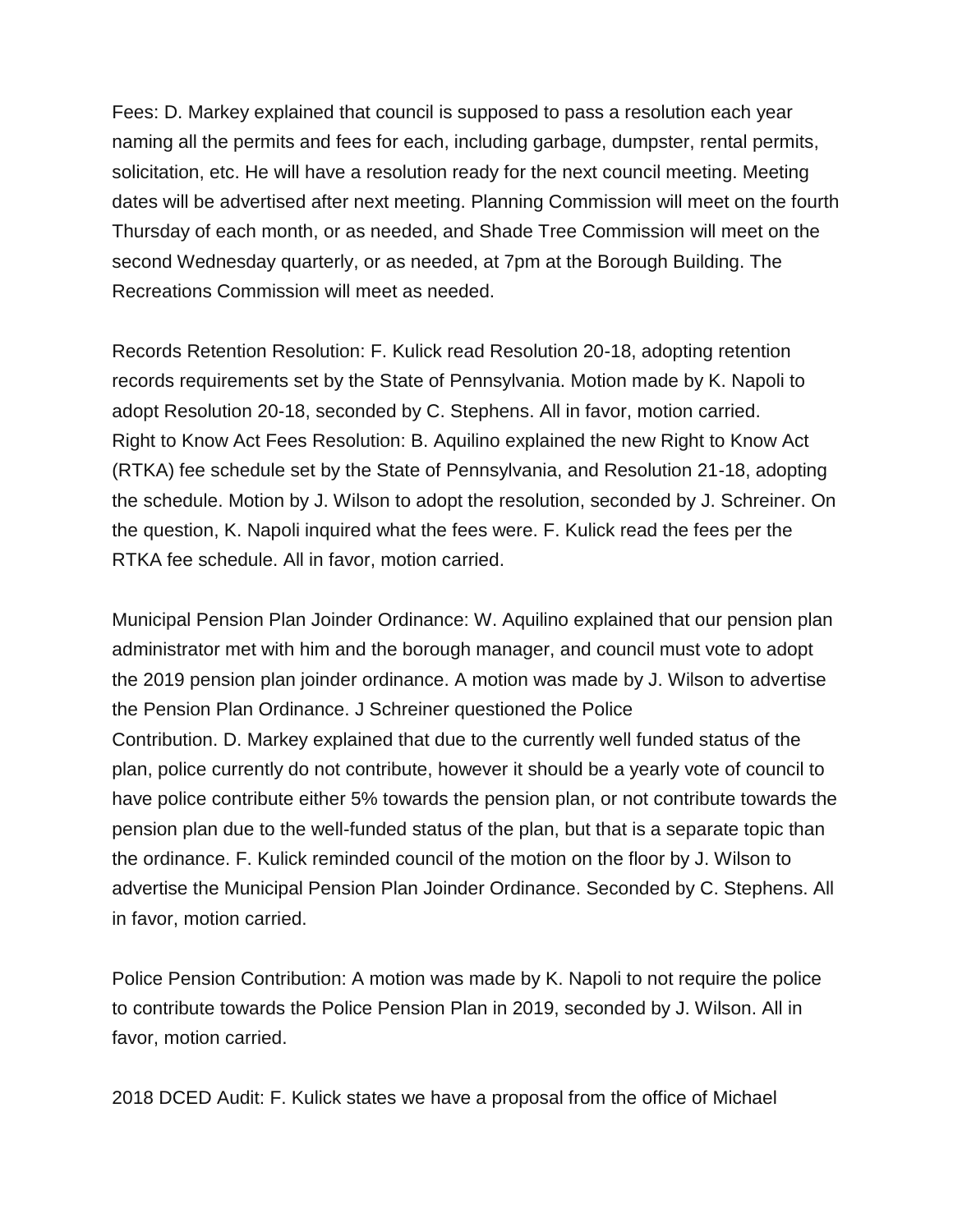Barbetti to complete the 2018 DCED audit for an amount not to exceed \$8,000. A motion was made by K. Napoli to allow Michael Barbetti's firm to complete the municipal annual audit at a cost not to exceed \$8,000. Seconded by C. Stephens. All in favor, motion carried.

Business Permit Ordinance: F. Kulick stated we may need to table this again. W. Aquilino stated that council needs to decide on fee or no fee, and also when he and the borough manager were doing property inspections, we don't know the owners of some businesses, and we need a business ordinance for that purpose alone. D. Markey stated he can send council a new copy of the ordinance as currently written. W. Aquilino stated that this ordinance is important for fire and police personnel as well, so they know what they're getting into. D. Markey stated council had previously voted to advertise the business ordinance, but after advertised, it didn't go anywhere due to concerns over the fee. He stated it would need to be voted to be advertised again, and this time it could be advertised without the fee. D. Markey stated that council could table until everyone has read the ordinance. F. Kulick motioned to table the ordinance, seconded by K. Napoli. All in favor, motion carried.

Lackawanna County Land Bank Resolution: F. Kulick read the resolution for Jermyn Borough to enter into agreement with the Lackawanna County Land Bank. W. Aquilino stated that he and the borough manager attended the press conference and seminar for the Blight to Bright project, and explained the initiative. He explained the land bank coalition, and D. Markey explained we can work together with the land bank for action on blighted properties. C. Tomaine states this removes us out of the equation, we give up all control over blight. C. Tomaine stated he would like to table this vote, and asked the solicitor to make a list of pros and cons. C. Tomaine made a motion to table the resolution, seconded by K. Napoli. All in favor, motion carried.

Email Accounts: K. Dougherty stated she has an issue with the email account space. She would like to consider moving to Gmail, which has unlimited space. J. Wilson asked if we could purchase more. K. Dougherty stated there's no reason to purchase when we can get gmail for free. K. Dougherty stated council can setup a gmail account and bounce to another email address. D. Markey stated if council didn't want to setup new emails, they may be able to have them bounced to an existing email. J. Wilson asked about legality of private emails. W. Aquilino stated that wherever official email is